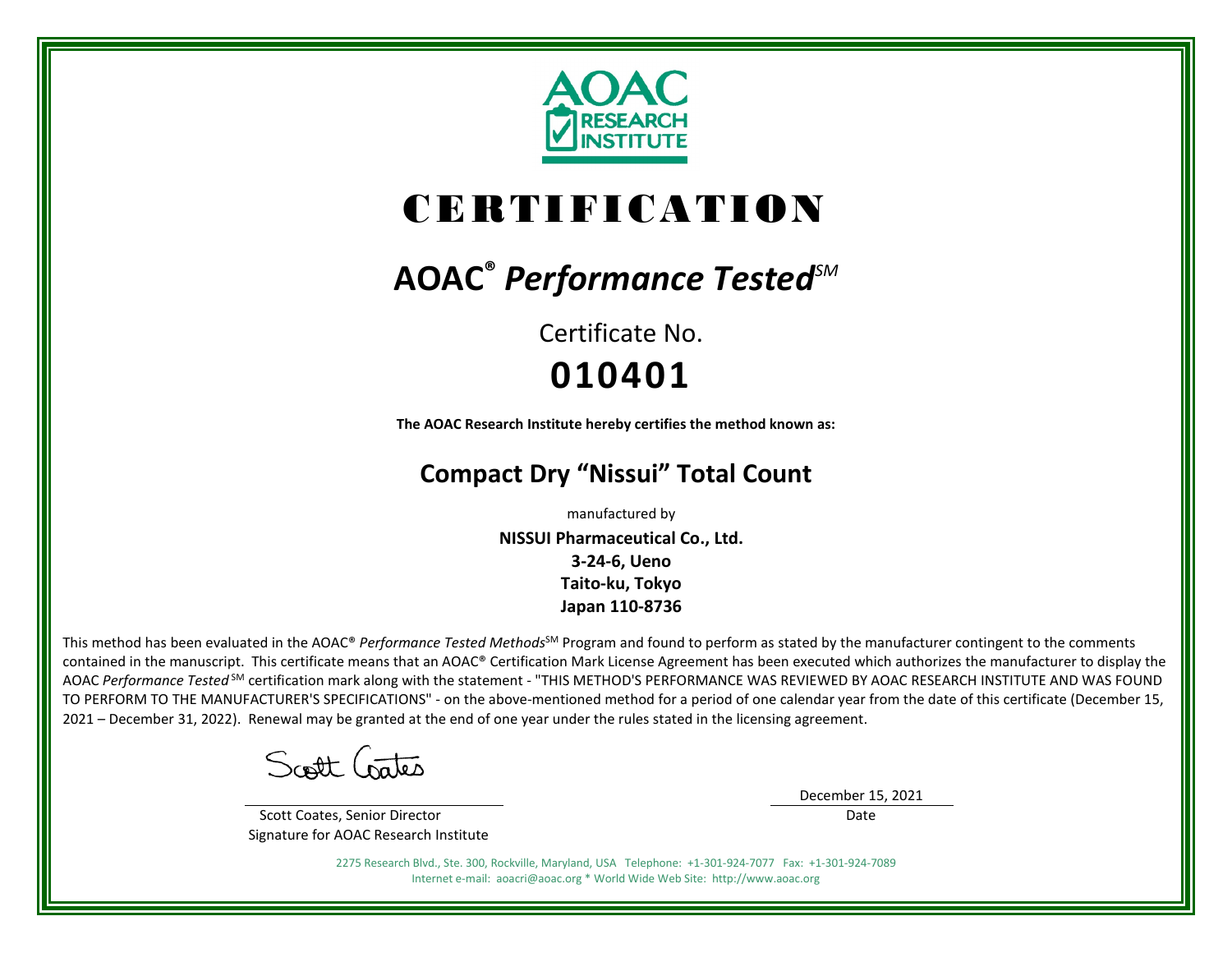| <b>METHOD AUTHORS</b><br>ORIGINAL VALIDATION: Hidemasa Kodaka, Shingo Mizuochi,<br>Hajime Teramura, and Tadanobu Nirazuka<br><b>MODIFICATION APRIL 2015: Shingo Mizuochi</b><br>MODIFICATION DECEMBER 2020: Katsuya Toyota                                                                                                                                                                                                                                                                         |                                                                                                                                                        | <b>SUBMITTING COMPANY</b><br>NISSUI Pharmaceutical Co., Ltd.<br>3-24-6, Ueno<br>Taito-ku, Tokyo<br>Japan 110-8736                                                                                                                                                                                                                                                                                                                                                    |
|----------------------------------------------------------------------------------------------------------------------------------------------------------------------------------------------------------------------------------------------------------------------------------------------------------------------------------------------------------------------------------------------------------------------------------------------------------------------------------------------------|--------------------------------------------------------------------------------------------------------------------------------------------------------|----------------------------------------------------------------------------------------------------------------------------------------------------------------------------------------------------------------------------------------------------------------------------------------------------------------------------------------------------------------------------------------------------------------------------------------------------------------------|
| <b>METHOD NAME(S)</b><br>Compact Dry "Nissui" Total Count                                                                                                                                                                                                                                                                                                                                                                                                                                          |                                                                                                                                                        | <b>CATALOG NUMBERS</b><br>Nissui 06740 (40 plates), 06741 (240 plates)                                                                                                                                                                                                                                                                                                                                                                                               |
| <b>INDEPENDENT LABORATORY</b><br><b>ORIGINAL VALIDATION</b><br>National Public Health Service<br>for Wales<br>Llandough Hospital<br>Penlan Rd,<br>Penarth, United Kingdom                                                                                                                                                                                                                                                                                                                          | <b>MODIFICATION APRIL 2015,</b><br><b>DECEMBER 2020</b><br>Campden BRI<br><b>Station Road</b><br>Chipping Campden<br>Gloucerstershire, GL55 6LD,<br>UK | <b>EXPERT REVIEWERS</b><br><b>ORIGINAL VALIDATION: AOAC RI PTM reviewers</b><br>Yi Chen <sup>1</sup> , Yvonne Salfinger <sup>2</sup> , Maria Christina Fernandez <sup>3</sup><br><sup>1</sup> US FDA CFSAN, College Park, MD, USA<br><sup>2</sup> Consultant, Denver, CO, USA<br><sup>3</sup> University of Buenos Aires, Buenos Aires, AGRENTINA                                                                                                                    |
| <b>APPLICABILITY OF METHOD</b><br>Target Organism - Aerobic microbial cells<br>Matrixes – raw meat (50 g) (raw ground pork, raw pork, raw<br>lamb, raw veal, raw ground beef)<br>MODIFICATION APRIL 2015 - cooked chicken (10 g),<br>lettuce $(10 g)$ , milk powder $(10 g)$ , frozen fish $(10 g)$ ,<br>pasteurized milk (1 mL)<br>MODIFICATION DECEMBER 2020: raw ground beef (50 g), raw<br>chicken breast (50 g)<br>Performance claims - Performance is equivalent to the<br>reference method. |                                                                                                                                                        | <b>REFERENCE METHODS</b><br>Official Methods of Analysis 19th Ed., AOAC INTERNATIONAL, Rockville,<br>MD, Method 966.23, Microbiological Methods (2)<br>ISO 4ISO 4833:2003, Microbiology of food and animal feeding stuffs - Horizontal<br>Method for the enumeration of microorganisms - Colony-count technique at<br>$30^{\circ}$ C. (3)<br>FSIS MLG 3.02 Quantitative Analysis of Bacteria in Foods as Sanitary Indicators:<br>Chapter 3.6 Aerobic Plate Count (6) |
| <b>ORIGINAL CERTIFICATION DATE</b><br>February 2004                                                                                                                                                                                                                                                                                                                                                                                                                                                |                                                                                                                                                        | <b>CERTIFICATION RENEWAL RECORD</b><br>Renewed annually through December 2022.                                                                                                                                                                                                                                                                                                                                                                                       |
| <b>METHOD MODIFICATION RECORD</b><br>April 2015 Level 2<br>1.<br>2.<br>February 2019 Level 2<br>3.<br>December 2020 Level 3                                                                                                                                                                                                                                                                                                                                                                        |                                                                                                                                                        | <b>SUMMARY OF MODIFICATION</b><br>Matrix extension to include cooked chicken, pre-washed bagged<br>1.<br>shredded iceberg lettuce, frozen cod fillets, instant non-fat dry milk,<br>pasteurized milk (2%).<br>Shelf life increased to 24 months and corporate address change.<br>2.<br>Matrix extension for raw chicken breast enumeration at $24 \pm 2$ h and<br>3.<br>48 $\pm$ 3 h. Added claim for raw ground beef at 24 $\pm$ 2 h.                               |
| this method is distributed by:<br>1.<br><b>Hardy Diagnostics</b><br>2.<br>R-Biopharm AG                                                                                                                                                                                                                                                                                                                                                                                                            | Under this AOAC® Performance Tested <sup>5M</sup> License Number, 010404                                                                               | Under this AOAC® Performance Tested <sup>SM</sup> License Number, 010404 this method<br>is distributed as:<br>1.<br><b>Compact Dry TC</b><br><b>Compact Dry TC</b><br>2.                                                                                                                                                                                                                                                                                             |

# **PRINCIPLE OF THE METHOD (1)**

Compact Dry TC qualifies as a rapid method kit for determining aerobic colony counts in foods. The plates are presterilized and contain culture medium and a cold-soluble gelling agent. The medium is rehydrated by inoculating 1 mL diluted sample into the center of the self-diffusible medium and allowing the solution to diffuse by capillary action. The plates can then be incubated and the colonies counted without any additional steps. The Compact Dry TC method was validated with 5 different raw meats. The performance tests were conducted at 35° and 30°C. In all required performance studies, no apparent differences were observed between the Compact Dry TC method and the Standard Pour Plate method (AOAC Official Method **966.23**) for the detection level of aerobic microorganisms. For the accuracy claim ( $n = 60$ ), a correlation factor of  $r^2$  35 = 0.9977 (35°C) and  $r^2$  30 = 0.9932 (30°C) could be assigned, as stated in the application for "Performance Tested Method<sup>SM</sup>" Quality consistency and storage robustness studies, showed no significant variations in plate count results with different production lots or plates of diverse storage age.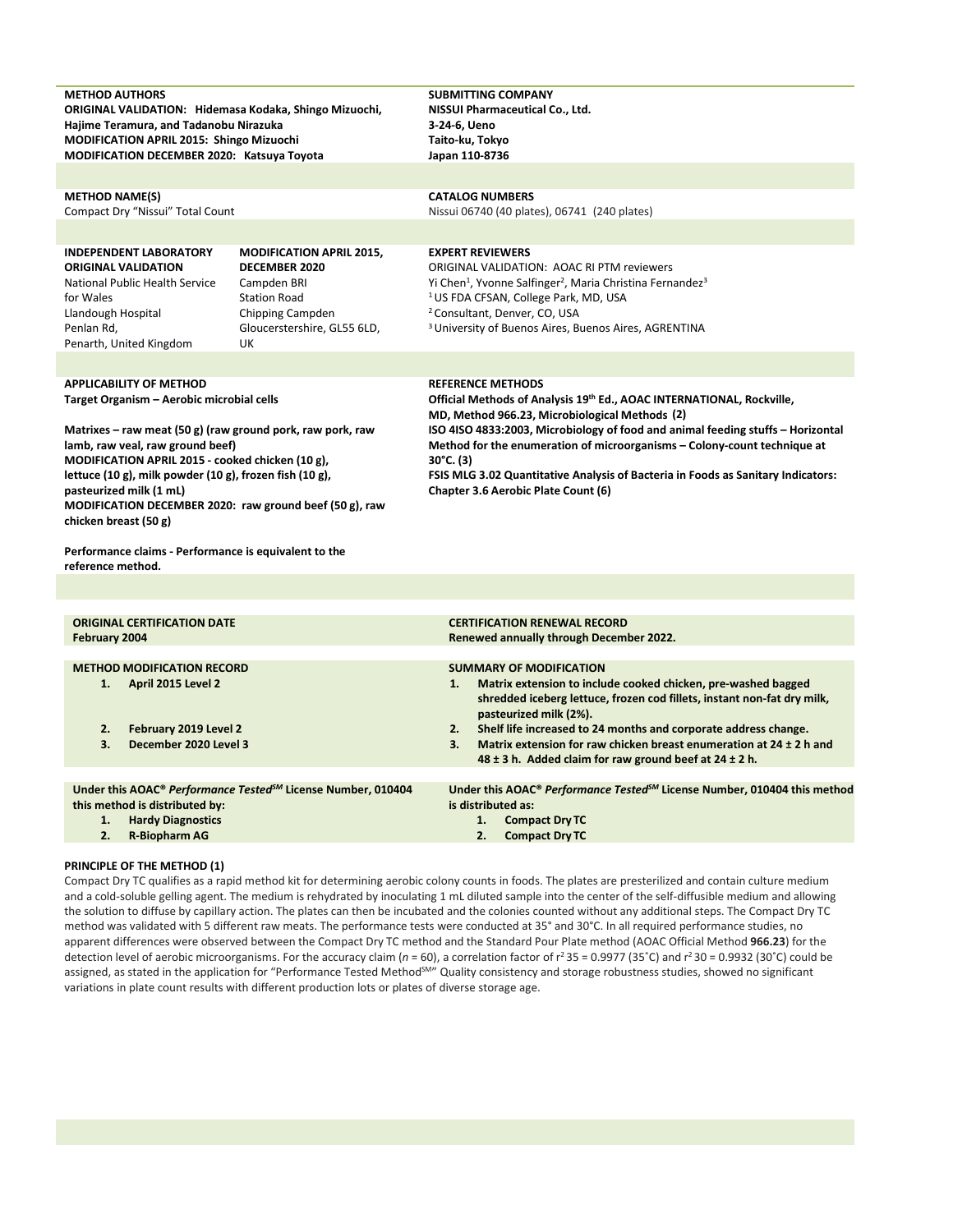### **DISCUSSION OF THE VALIDATION STUDY (1)**

The retested results, as instructed by AOAC RI with exactly the same sample preparation procedure as AOAC Official Method **966.23** showed equal results on both the Compact Dry TC Method and AOAC Official Method **966.23**. As evidenced by attached data of 5 replicates for 3 levels (4 levels for raw veal) of 5 kinds of raw meat ( $n$  = 80) through internal and independent validation study,  $r^2$  as correlation coefficient for both methods was 0.9965. This means that the retested results are the same as the original, and therefore discussion on the original report must be valid.

Regarding the measured value, for only the lowest level, the value between Compact Dry TC and AOAC Official Method **966.23** differed from each other more than the range of the standard deviation, and by one-way ANOVA(*P*< 0.05) in independent validation studies. This phenomenon could not be observed with the other bacterial load levels and with the other 4 matrixes (raw ground pork, raw pork, raw lamb, and raw veal) by internal validation study*.* For all remaining levels and samples by internal validation study, the standard deviation of analogous samples delivered comparable values for the Compact Dry TC method and the AOAC Official Method **966.23**. Consequently, the results from the Compact Dry TC method for the repeatability study correspond with the results from pour plate methods.

Using an incubation temperature of 30°C instead of the recommended 35˚C, which is the more common incubation temperature for total aerobic count estimations in the food regulations of the European Community, the results of the repeatability, accuracy, lot consistency, and lot stability obtained from the different matrixes were similar to those at 35°C. Using yogurt in the repeatability study, the 30˚C incubation series exhibited major differences. The counts of the dilutions 104 and 103 measured with Compact

Dry TC were significantly lower than those with the pour plate method. Dilution 2.5 x 10<sup>2</sup> and 10<sup>2</sup> did not give any count with the Compact Dry TC technique. Because those results with yogurt could not be observed in the accuracy, lot consistency, and lot stability study at 30˚C incubation, the results of the repeatability study might be attributed to internal errors.

The big advantages of the Compact Dry TC system are the reduced hands-on time and economical usage, as confirmed by the independent laboratory. In terms of plate preparation, inoculation, and reading the result, the Compact Dry TC system was easier and quicker than the conventional pour plate technique. Reading the plates was faster with the Compact Dry TC system, with the TTC indicator speeding up counting. It was observed that food particles, when present, did not appear to absorb the indicator. Food particles in the pour platemade reading plates and counting colonies relatively more difficult. For the Compact Dry TC system, less training is required than for the pour plate technique. Instructions on the use of the Compact Dry TC are clear and unambiguous. The Compact Dry TC system would also bring advantages in reduced storage space, waste disposal, and required incubator space. The long shelf life of the product also has benefits compared to ready-prepared agar, which has a limited shelf life and therefore requires more logistical planning.

| e 1. AOAC method comparison (raw ground pork) (1) |                |                      | Compact Dry TCaerobic bacteria |               |         | AOAC 966.23 aerobicbacteria |
|---------------------------------------------------|----------------|----------------------|--------------------------------|---------------|---------|-----------------------------|
| Level                                             | Spike, CFU/g   | Replicate            | CFU/g                          | $Log10$ CFU/g | CFU/g   | log <sub>10</sub> CFU/g     |
| About 10 <sup>2</sup> CFU/gLot 1                  | $0^a$          | $1\,$                | 525                            | 2.72          | 500     | 2.70                        |
|                                                   |                | $\overline{2}$       | 680                            | 2.83          | 670     | 2.83                        |
|                                                   |                | 3                    | 430                            | 2.63          | 415     | 2.62                        |
|                                                   |                | $\sqrt{4}$           | 635                            | 2.80          | 635     | 2.80                        |
|                                                   |                | 5                    | 365                            | 2.56          | 355     | 2.55                        |
|                                                   |                | Mean                 | 527                            | 2.71          | 515     | 2.70                        |
|                                                   |                | s <sub>r</sub>       | 133                            | 0.11          | 136     | 0.12                        |
|                                                   |                | RSD <sub>r</sub> , % | 25.2                           | 4.18          | 26.5    | 4.37                        |
| About 10 <sup>4</sup> CFU/gLot 2                  | 0 <sup>a</sup> | $\mathbf{1}$         | 78000                          | 4.89          | 70500   | 4.85                        |
|                                                   |                | $\overline{2}$       | 80000                          | 4.90          | 76000   | 4.88                        |
|                                                   |                | 3                    | 77000                          | 4.89          | 78000   | 4.89                        |
|                                                   |                | 4                    | 99000                          | 5.00          | 96000   | 4.98                        |
|                                                   |                | 5                    | 55000                          | 4.74          | 42500   | 4.63                        |
|                                                   |                | Mean                 | 77800                          | 4.88          | 72600   | 4.85                        |
|                                                   |                | s <sub>r</sub>       | 15600                          | 0.09          | 19400   | 0.13                        |
|                                                   |                | RSD <sub>r</sub> , % | 20.1                           | 1.87          | 26.7    | 2.72                        |
| About 10 <sup>6</sup> CFU/gLot 3                  | $0^a$          | $\mathbf{1}$         | 6400000                        | 6.81          | 5850000 | 6.77                        |
|                                                   |                | 2                    | 9100000                        | 6.96          | 8850000 | 6.95                        |
|                                                   |                | 3                    | 9350000                        | 6.97          | 9150000 | 6.96                        |
|                                                   |                | 4                    | 6800000                        | 6.83          | 6400000 | 6.81                        |
|                                                   |                | 5                    | 9300000                        | 6.97          | 8250000 | 6.92                        |
|                                                   |                | Mean                 | 8190000                        | 6.91          | 7700000 | 6.88                        |
|                                                   |                | s <sub>r</sub>       | 1460000                        | 0.08          | 1490000 | 0.09                        |
|                                                   |                | RSD <sub>r</sub> , % | 17.8                           | 1.17          | 19.3    | 1.27                        |
|                                                   |                |                      |                                |               |         |                             |

### **Table 1. AOAC method comparison (raw ground pork) (1)**

 $a$ Naturally contaminated samples.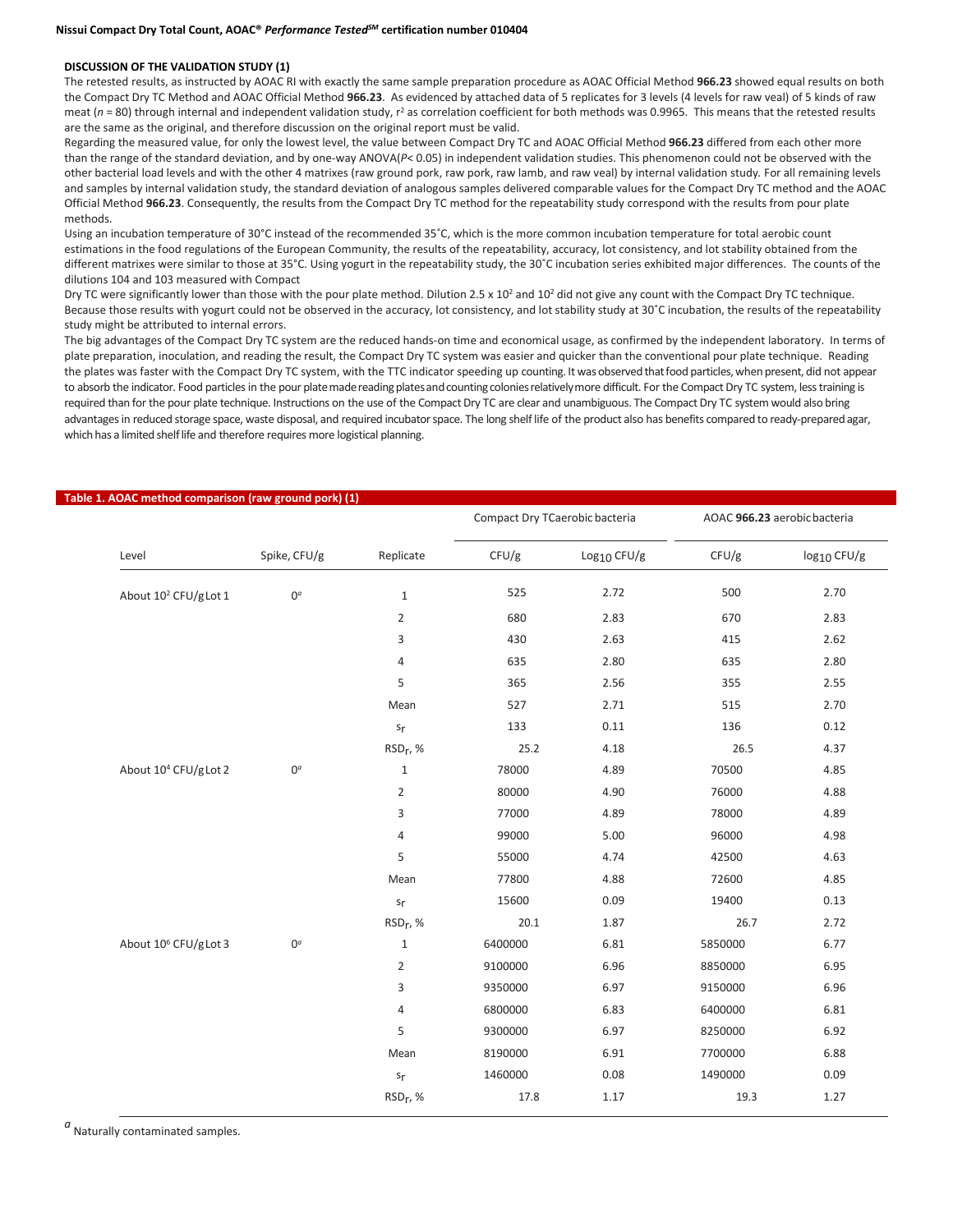| Table 2. AOAC method comparison (raw pork) (1) |                |                      |                                |                         |                              |                         |
|------------------------------------------------|----------------|----------------------|--------------------------------|-------------------------|------------------------------|-------------------------|
|                                                |                |                      | Compact Dry TCaerobic bacteria |                         | AOAC 966.23 aerobic bacteria |                         |
| Level                                          | Spike, CFU/g   | Replicate            | CFU/g                          | Log <sub>10</sub> CFU/g | CFU/g                        | Log <sub>10</sub> CFU/g |
| About 10 <sup>2</sup> CFU/g Lot 1              | 0 <sup>a</sup> | $\mathbf{1}$         |                                |                         |                              |                         |
|                                                |                |                      | 125                            | 2.10                    | 165                          | 2.22                    |
|                                                |                | $\overline{2}$       | 180                            | 2.26                    | 170                          | 2.23                    |
|                                                |                | 3                    | 100                            | 2.00                    | 90                           | 1.95                    |
|                                                |                | $\sqrt{4}$           | 145                            | 2.16                    | 100                          | 2.00                    |
|                                                |                | 5                    | 120                            | 2.08                    | 170                          | 2.23                    |
|                                                |                | Mean                 | 134                            | 2.12                    | 139                          | 2.13                    |
|                                                |                | s <sub>r</sub>       | 30.3                           | 0.10                    | 40.4                         | 0.14                    |
|                                                |                | RSD <sub>r</sub> , % | 22.6                           | 4.52                    | 29.0                         | 6.46                    |
| About 10 <sup>4</sup> CFU/g Lot 2              | $0^a$          | $\mathbf 1$          | 37500                          | 4.57                    | 37500                        | 4.57                    |
|                                                |                | $\overline{2}$       | 35000                          | 4.54                    | 35000                        | 4.54                    |
|                                                |                | 3                    | 96500                          | 4.98                    | 96500                        | 4.98                    |
|                                                |                | $\sqrt{4}$           | 16100                          | 4.21                    | 15800                        | 4.20                    |
|                                                |                | 5                    | 18350                          | 4.26                    | 10400                        | 4.02                    |
|                                                |                | Mean                 | 40690                          | 4.51                    | 39040                        | 4.46                    |
|                                                |                | s <sub>r</sub>       | 32600                          | 0.31                    | 34200                        | 0.37                    |
|                                                |                | RSD <sub>r</sub> , % | 80.2                           | 6.85                    | 87.6                         | 8.38                    |
| About 10 <sup>6</sup> CFU/g Lot 3              | $0^a$          | $\mathbf 1$          | 3700000                        | 6.57                    | 3500000                      | 6.54                    |
|                                                |                | $\overline{c}$       | 2855000                        | 6.46                    | 2840000                      | 6.45                    |
|                                                |                | 3                    | 7800000                        | 6.89                    | 7550000                      | 6.88                    |
|                                                |                | $\sqrt{4}$           | 1210000                        | 6.08                    | 1300000                      | 6.11                    |
|                                                |                | 5                    | 1545000                        | 6.19                    | 1775000                      | 6.25                    |
|                                                |                | Mean                 | 3420000                        | 6.44                    | 3393000                      | 6.45                    |
|                                                |                | s <sub>r</sub>       | 2640000                        | 0.32                    | 2480000                      | 0.29                    |
|                                                |                | RSD <sub>r</sub> , % | 77.3                           | 4.98                    | 73.1                         | 4.56                    |

 $a$ <sub>Naturally contaminated samples.</sub>

| Table 3. AOAC method comparison (raw lamb) (1) |              |                         |                                |               |                              |               |  |
|------------------------------------------------|--------------|-------------------------|--------------------------------|---------------|------------------------------|---------------|--|
|                                                |              |                         | Compact Dry TCaerobic bacteria |               | AOAC 966.23 aerobic bacteria |               |  |
| Level                                          | Spike, CFU/g | Replicate               | CFU/g                          | $Log10$ CFU/g | CFU/g                        | $Log10$ CFU/g |  |
| About 10 <sup>2</sup> CFU/gLot 1               | $0^{\circ}$  | $\mathbf{1}$            |                                |               |                              |               |  |
|                                                |              |                         | 255                            | 2.41          | 225                          | 2.35          |  |
|                                                |              | $\mathbf 2$             | 370                            | 2.57          | 360                          | 2.56          |  |
|                                                |              | $\overline{\mathbf{3}}$ | 455                            | 2.66          | 410                          | 2.61          |  |
|                                                |              | $\sqrt{4}$              | 145                            | 2.16          | 130                          | 2.11          |  |
|                                                |              | 5                       | 840                            | 2.92          | 965                          | 2.98          |  |
|                                                |              | Mean                    | 413                            | 2.54          | 418                          | 2.52          |  |
|                                                |              | s <sub>r</sub>          | 266                            | 0.28          | 325                          | 0.32          |  |
|                                                |              | RSD <sub>r</sub> , %    | 64.4                           | 11.2          | 77.8                         | 12.8          |  |
| About 10 <sup>4</sup> CFU/g Lot 2              | $0^a$        | $1\,$                   | 19450                          | 4.29          | 18900                        | 4.28          |  |
|                                                |              | $\overline{2}$          | 13400                          | 4.13          | 13600                        | 4.13          |  |
|                                                |              | $\mathsf 3$             | 83500                          | 4.92          | 79000                        | 4.90          |  |
|                                                |              | $\sqrt{4}$              | 15000                          | 4.18          | 14200                        | 4.15          |  |
|                                                |              | 5                       | 10300                          | 4.01          | 9700                         | 3.99          |  |
|                                                |              | Mean                    | 28330                          | 4.31          | 27100                        | 4.29          |  |
|                                                |              | s <sub>r</sub>          | 31000                          | 0.36          | 29200                        | 0.36          |  |
|                                                |              | RSD <sub>r</sub> , %    | 109                            | 8.33          | 108                          | 8.28          |  |
| About 10 <sup>6</sup> CFU/g Lot 3              | $0^a$        | $1\,$                   | 5850000                        | 6.77          | 4800000                      | 6.68          |  |
|                                                |              | $\mathbf 2$             | 1610000                        | 6.21          | 1120000                      | 6.05          |  |
|                                                |              | $\mathsf 3$             | 2020000                        | 6.31          | 2025000                      | 6.31          |  |
|                                                |              | $\sqrt{4}$              | 3700000                        | 6.57          | 3500000                      | 6.54          |  |
|                                                |              | 5                       | 1290000                        | 6.11          | 1320000                      | 6.12          |  |
|                                                |              | Mean                    | 2890000                        | 6.39          | 2553000                      | 6.34          |  |
|                                                |              | s <sub>r</sub>          | 1900000                        | 0.27          | 1565118.206                  | 0.27          |  |
|                                                |              | RSD <sub>r</sub> , %    | 65.5                           | 4.23          | 61.30506096                  | 4.26          |  |

*a*<br>Naturally contaminated samples.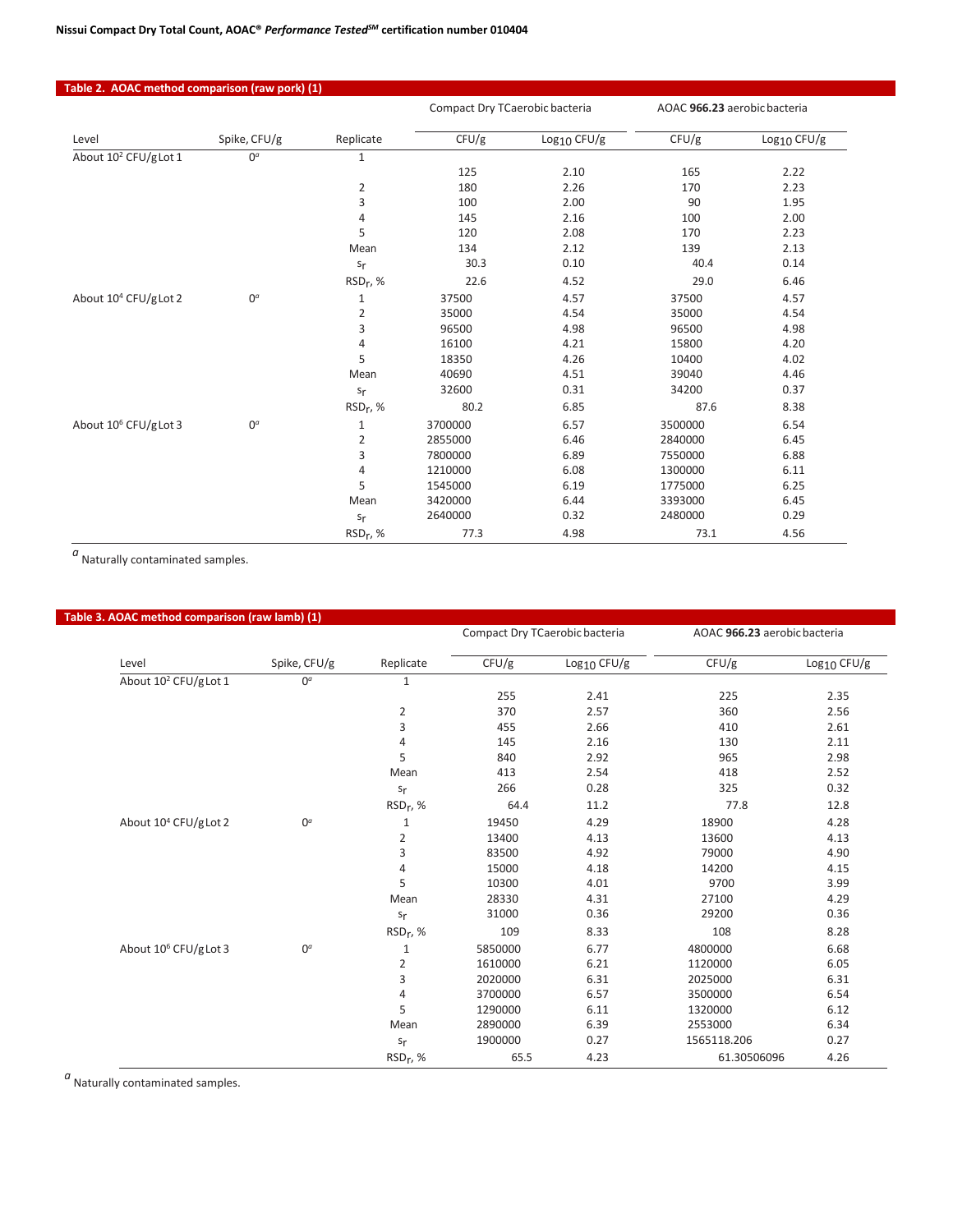# **Nissui Compact Dry Total Count, AOAC®** *Performance TestedSM* **certification number 010404**

| Table 4. AOAC method comparison (raw veal) (1) |              |                         | Compact Dry TCaerobic bacteria |                         | AOAC 966.23 aerobic bacteria |                         |
|------------------------------------------------|--------------|-------------------------|--------------------------------|-------------------------|------------------------------|-------------------------|
| Level                                          | Spike, CFU/g | Replicate               | CFU/g                          | Log <sub>10</sub> CFU/g | CFU/g                        | Log <sub>10</sub> CFU/g |
| 0 CFU/g Lot 1                                  | None         | $\mathbf 1$             | 5                              | 0.70                    | 5                            | 0.70                    |
|                                                |              | $\overline{2}$          | 10                             | 1.00                    | 5                            | 0.70                    |
|                                                |              | 3                       | 20                             | 1.30                    | 10                           | 1.00                    |
|                                                |              | 4                       | 10                             | 1.00                    | 5                            | 0.70                    |
|                                                |              | 5                       | 10                             | 1.00                    | 10                           | 1.00                    |
|                                                |              | Mean                    | 11                             | 1.00                    | $\overline{7}$               | 0.82                    |
|                                                |              | $\mathsf{S}_\Gamma$     | 5.48                           | 0.21                    | 2.74                         | 0.16                    |
|                                                |              | RSD <sub>r</sub> , %    | 49.8                           | 21.3                    | 39.1                         | 20.1                    |
| About 10 <sup>2</sup> CFU/g Lot 1              | 250          | $\mathbf 1$             | 260                            | 2.41                    | 256                          | 2.41                    |
|                                                |              | $\overline{2}$          | 224                            | 2.35                    | 238                          | 2.38                    |
|                                                |              | 3                       | 170                            | 2.23                    | 172                          | 2.24                    |
|                                                |              | 4                       | 292                            | 2.47                    | 284                          | 2.45                    |
|                                                |              | 5                       | 220                            | 2.34                    | 230                          | 2.36                    |
|                                                |              | Mean                    | 233.2                          | 2.36                    | 236                          | 2.37                    |
|                                                |              | $\mathsf{s}_\mathsf{f}$ | 45.9                           | 0.09                    | 41.4                         | 0.08                    |
|                                                |              | RSD <sub>r</sub> , %    | 19.7                           | 3.75                    | 17.5                         | 3.44                    |
| About 10 <sup>4</sup> CFU/g Lot 2              | 25000        | $\mathbf{1}$            | 23200                          | 4.37                    | 23200                        | 4.37                    |
|                                                |              | $\overline{2}$          | 11800                          | 4.07                    | 11900                        | 4.08                    |
|                                                |              | 3                       | 13700                          | 4.14                    | 13580                        | 4.13                    |
|                                                |              | 4                       | 56000                          | 4.75                    | 53800                        | 4.73                    |
|                                                |              | 5                       | 14680                          | 4.17                    | 14800                        | 4.17                    |
|                                                |              | Mean                    | 23900                          | 4.30                    | 23500                        | 4.29                    |
|                                                |              | s <sub>r</sub>          | 18500                          | 0.27                    | 17500                        | 0.27                    |
|                                                |              | RSD <sub>r</sub> , %    | 77.4                           | 6.39                    | 74.7                         | 6.21                    |
| About 10 <sup>6</sup> CFU/g Lot 3              | 1500000      | $\mathbf{1}$            | 1340000                        | 6.13                    | 1320000                      | 6.12                    |
|                                                |              | $\overline{2}$          | 1780000                        | 6.25                    | 1540000                      | 6.19                    |
|                                                |              | 3                       | 860000                         | 5.93                    | 1210000                      | 6.08                    |
|                                                |              | $\sqrt{4}$              | 1100000                        | 6.04                    | 1290000                      | 6.11                    |
|                                                |              | 5                       | 1540000                        | 6.19                    | 1340000                      | 6.13                    |
|                                                |              | Mean                    | 1324000                        | 6.11                    | 1340000                      | 6.13                    |
|                                                |              | s <sub>r</sub>          | 361000                         | 0.12                    | 122000                       | 0.04                    |
|                                                |              | $RSDr$ , %              | 27.2                           | 2.03                    | 9.12                         | 0.63                    |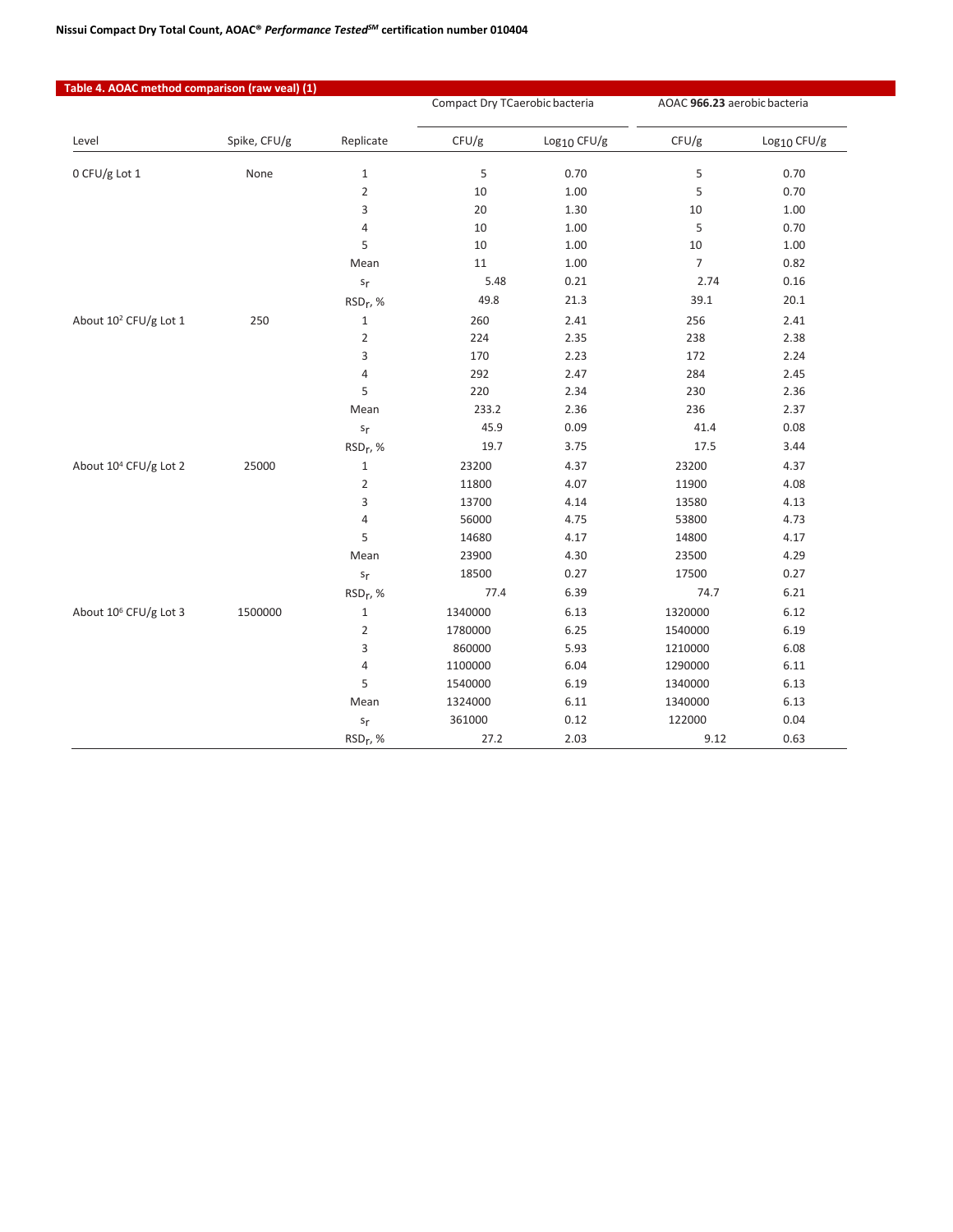г

|                                   |              |                          | Compact Dry TCaerobic bacteria |               | AOAC 966.23 aerobic bacteria |               |
|-----------------------------------|--------------|--------------------------|--------------------------------|---------------|------------------------------|---------------|
| Level                             | Spike, CFU/g | Replicate                | CFU/g                          | $Log10$ CFU/g | CFU/g                        | $Log10$ CFU/g |
| About 10 <sup>4</sup> CFU/g Lot 1 | $0^a$        | $\mathbf 1$              | 15300                          | 4.18          | 25400                        | 4.40          |
|                                   |              | $\overline{2}$           | 9600                           | 3.98          | 24650                        | 4.39          |
|                                   |              | 3                        | 10900                          | 4.04          | 20200                        | 4.31          |
|                                   |              | 4                        | 11100                          | 4.05          | 27950                        | 4.45          |
|                                   |              | 5                        | 10600                          | 4.03          | 20700                        | 4.32          |
|                                   |              | Mean                     | 11500                          | 4.06          | 23780                        | 4.37          |
|                                   |              | s <sub>r</sub>           | 2200                           | 0.08          | 3280                         | 0.06          |
|                                   |              | RSD <sub>r</sub> , %     | 19.1                           | 1.89          | 13.8                         | 1.38          |
| About 10 <sup>6</sup> CFU/g Lot 2 | $0^a$        | $\,1\,$                  | 1590000                        | 6.20          | 1300000                      | 6.11          |
|                                   |              | $\overline{2}$           | 1660000                        | 6.22          | 1335000                      | 6.13          |
|                                   |              | 3                        | 1870000                        | 6.27          | 1780000                      | 6.25          |
|                                   |              | $\overline{\mathcal{L}}$ | 1110000                        | 6.05          | 980000                       | 5.99          |
|                                   |              | 5                        | 1850000                        | 6.27          | 1680000                      | 6.23          |
|                                   |              | Mean                     | 1616000                        | 6.20          | 1415000                      | 6.14          |
|                                   |              | s <sub>r</sub>           | 307000                         | 0.09          | 321000                       | 0.10          |
|                                   |              | RSD <sub>r</sub> , %     | 19.0                           | 1.49          | 22.7                         | 1.68          |
| About 10 <sup>8</sup> CFU/g Lot 3 | $0^a$        | $\mathbf 1$              | 93000000                       | 7.97          | 86500000                     | 7.94          |
|                                   |              | $\overline{2}$           | 125000000                      | 8.10          | 111500000                    | 8.05          |
|                                   |              | 3                        | 164000000                      | 8.21          | 128000000                    | 8.11          |
|                                   |              | $\overline{4}$           | 120000000                      | 8.08          | 104000000                    | 8.02          |
|                                   |              | 5                        | 190000000                      | 8.28          | 158500000                    | 8.20          |
|                                   |              | Mean                     | 138400000                      | 8.13          | 117700000                    | 8.06          |
|                                   |              | s <sub>r</sub>           | 38400000                       | 0.12          | 27250000                     | 0.10          |
|                                   |              | RSD <sub>r</sub> , %     | 27.7                           | 1.50          | 23.2                         | 1.22          |

 $a$ Naturally contaminated samples.

#### **DISCUSSION OF MODIFICATION STUDY APPROVED APRIL 2015 (4)**

For this matrix extension study, the Compact Dry TC was evaluated at two time points,  $48 \pm 3$  h, which is recommended by Nissui and 72  $\pm$  3 h, which is consistent with ISO 4833. Results from each time point were compared to ISO 4833 and to each other. Statistical analyses indicate that there were no significant differences in enumeration of total aerobic counts in cooked chicken, lettuce, frozen fish, milk powder and pasteurized milk between the two time points tested, and thus 48 h is still recommended.

In the single laboratory matrix studies for cooked chicken, lettuce, frozen fish, and milk powder, statistical differences were found between the Compact Dry TC and ISO 4833 for two levels each out of five levels tested for lettuce and frozen fish. In both matrixes, the differences were found in the mid and high contamination levels. For the 48 h Compact Dry TC time point, the mean log10 differences were >0.5 (0.702 and 0.624 for lettuce, and 0.708 and 0.522 for frozen fish), and although the CIs were small [(0.601, 0.802) and (0.529, 0.719) for lettuce, and (0.538, 0.879) and (0.448, 0.595) for fish], the CIs were outside (-0.5, 0.5) acceptance criterion. In each case, the reference method recorded higher results than the Compact Dry TC. For the other three levels tested for lettuce and fish, mean differences were small (<0.5) and CIs were within (-0.5, 0.5). No significant differences were found in cooked chicken and milk powder. Statistical outliers were detected using Grubb's test in cooked chicken and lettuce, but no justifiable cause was noted in the study for removing the outliers, and so all data were included in the analysis. The  $r^2$  was >0.97 for all matrixes.

In the multi-laboratory study on pasteurized milk, no statistical differences were found between any of the method comparisons after Laboratory 4 was removed from the analysis for unexpectedly high counts in the uncontaminated samples. Due to shipping and scheduling issues, four laboratories initiated testing one day later than the other ten laboratories. An initial review of the data indicated no significant differences in results between the two start dates, so all laboratories (with the exception of Laboratory 4) were included in the statistical analysis. Across 14 data sets, the mean differences between Compact Dry TC at 48 and 72 h were -0.001 to 0.001 ( $r^2$  = 1.0), and the mean differences between the Compact Dry TC at 48 h and ISO 4833 were -0.60 to 0.101 ( $r^2$  = 0.98). The CIs on the mean differences were well within the (-0.5, 0.5) acceptance criterion, and even smaller (less than -0.2, 0.2) for the contaminated samples. The  $s_r$ , RSD $r$ ,  $s_R$ , and RSD<sub>R</sub> were equally small. These data indicate that the Compact Dry TC gives consistent results, comparable to the reference method, across laboratories.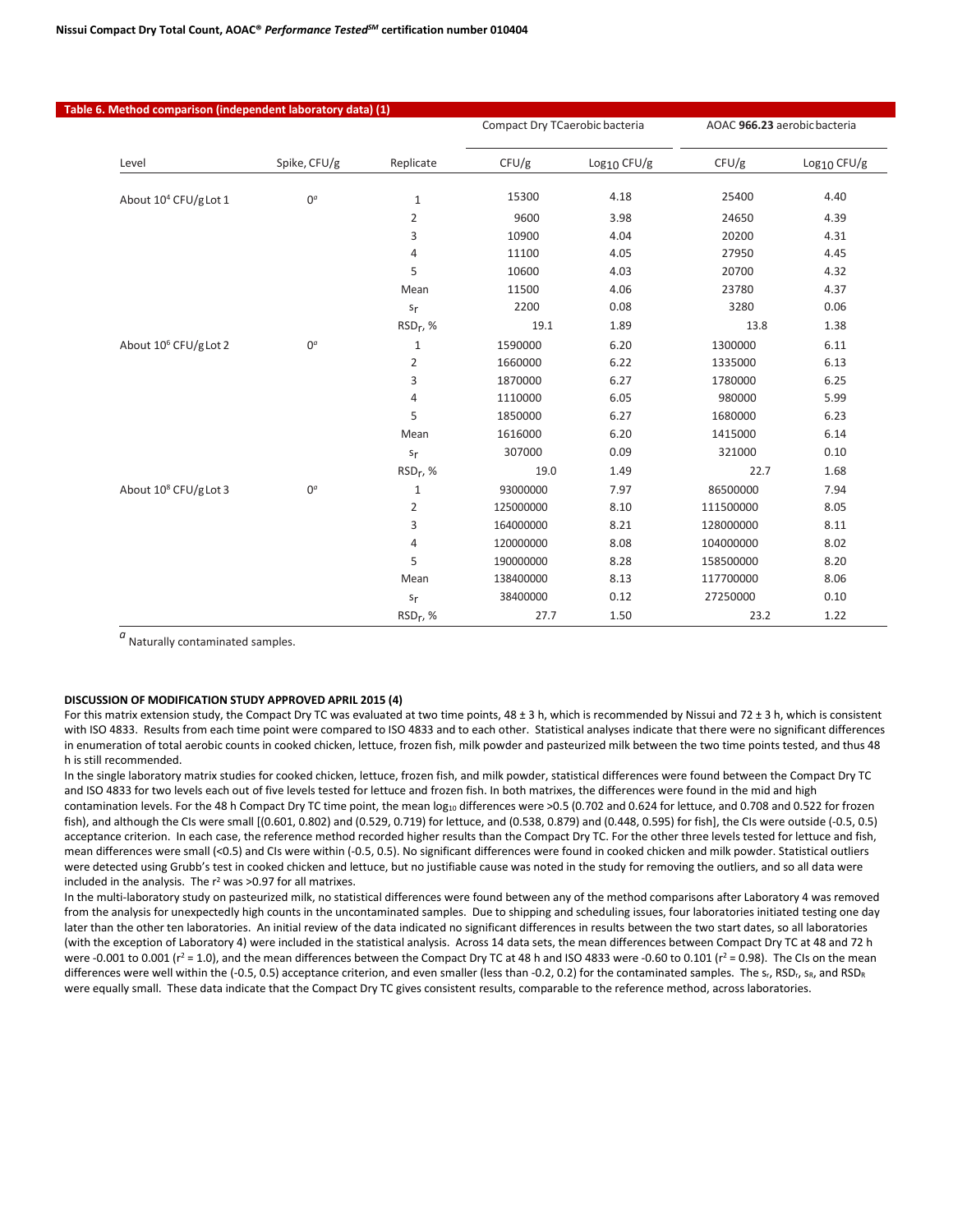|                   | <b>MODIFICATION DATA APPROVED APRIL 2015 (4)</b> |                   | Table 1. Single laboratory matrix study: Compact Dry TC 48 h vs ISO 4833 (4) |                    |       |                 |                  |                |          |                     |          |
|-------------------|--------------------------------------------------|-------------------|------------------------------------------------------------------------------|--------------------|-------|-----------------|------------------|----------------|----------|---------------------|----------|
|                   |                                                  |                   | Compact Dry TC 48 h                                                          |                    |       | <b>ISO 4833</b> |                  |                |          | 95% Cl <sup>e</sup> |          |
| Matrix            | Cont. level                                      | Mean <sup>a</sup> | $S_r^b$                                                                      | RSD <sub>r</sub> c | Mean  | $S_r$           | RSD <sub>r</sub> | Mean diff. $d$ | LCL      | UCL <sup>g</sup>    | $r^{2h}$ |
|                   | $\mathbf{1}$                                     | 0.281             | 0.594                                                                        | 211                | 0.357 | 0.757           | 212              | 0.076          | $-0.070$ | 0.219               |          |
|                   | $\overline{2}$                                   | 2.399             | 0.304                                                                        | 12.7               | 2.572 | 0.517           | 20.1             | 0.173          | $-0.113$ | 0.459               |          |
| Cooked<br>chicken | 3                                                | 3.309             | 0.364                                                                        | 11.0               | 3.383 | 0.357           | 10.6             | 0.074          | $-0.015$ | 0.163               | 0.99     |
|                   | 4                                                | 5.056             | 0.284                                                                        | 5.62               | 5.404 | 0.133           | 2.46             | 0.348          | 0.207    | 0.490               |          |
|                   | 5                                                | 6.173             | 0.252                                                                        | 4.08               | 6.194 | 0.209           | 3.37             | 0.021          | $-0.036$ | 0.077               |          |
|                   | $\mathbf{1}$                                     | 2.346             | 0.663                                                                        | 28.3               | 2.663 | 0.682           | 25.6             | 0.317          | 0.156    | 0.478               |          |
|                   | $\overline{2}$                                   | 3.359             | 0.709                                                                        | 21.1               | 3.437 | 0.346           | 10.1             | 0.078          | $-0.230$ | 0.387               |          |
| Lettuce           | 3                                                | 4.491             | 0.324                                                                        | 7.21               | 5.193 | 0.352           | 6.78             | 0.702          | 0.601    | 0.802               | 0.98     |
|                   | 4                                                | 5.443             | 0.201                                                                        | 3.69               | 5.638 | 0.244           | 4.28             | 0.196          | 0.129    | 0.263               |          |
|                   | 5                                                | 7.010             | 0.143                                                                        | 2.04               | 7.634 | 0.134           | 1.76             | 0.624          | 0.529    | 0.719               |          |
|                   | $\mathbf{1}$                                     | 2.953             | 0.178                                                                        | 6.03               | 3.089 | 0.158           | 5.11             | 0.136          | 0.016    | 0.256               |          |
|                   | $\overline{2}$                                   | 3.924             | 0.121                                                                        | 3.08               | 4.052 | 0.091           | 2.25             | 0.128          | 0.056    | 0.200               |          |
| Frozen fish       | 3                                                | 4.791             | 0.191                                                                        | 3.99               | 5.499 | 0.139           | 2.53             | 0.708          | 0.538    | 0.879               | 0.97     |
|                   | 4                                                | 5.854             | 0.135                                                                        | 2.31               | 6.246 | 0.091           | 1.46             | 0.392          | 0.326    | 0.459               |          |
|                   | 5                                                | 6.432             | 0.066                                                                        | 1.03               | 6.953 | 0.090           | 1.29             | 0.522          | 0.448    | 0.595               |          |
|                   | $\mathbf{1}$                                     | 0.645             | 0.845                                                                        | 131                | 1.012 | 0.736           | 72.7             | 0.367          | $-0.067$ | 0.800               |          |
|                   | $\overline{2}$                                   | 2.064             | 0.139                                                                        | 6.73               | 2.232 | 0.157           | 7.03             | 0.168          | 0.082    | 0.253               |          |
| Milk<br>powder    | 3                                                | 4.026             | 0.134                                                                        | 3.33               | 3.993 | 0.076           | 1.90             | $-0.033$       | $-0.102$ | 0.036               | 0.98     |
|                   | 4                                                | 5.010             | 0.110                                                                        | 2.20               | 4.926 | 0.103           | 2.09             | $-0.084$       | $-0.149$ | $-0.018$            |          |
|                   | 5                                                | 5.709             | 0.132                                                                        | 2.31               | 5.639 | 0.171           | 3.03             | $-0.070$       | $-0.127$ | $-0.012$            |          |

<sup>a</sup>Mean of five replicate portions, plated in duplicate, after logarithmic transformation: Log<sub>10</sub>[CFU/g + (0.1)f].

*<sup>b</sup>*Repeatability standard deviation.

*c* Relative standard deviation for repeatability.

*<sup>d</sup>*Mean difference between the candidate and reference methods.

*e* Confidence interval.

*f* 95% Lower confidence limit for difference of means.

*<sup>g</sup>*95% Upper confidence limit for difference of means.

*h*Square of correlation coefficient.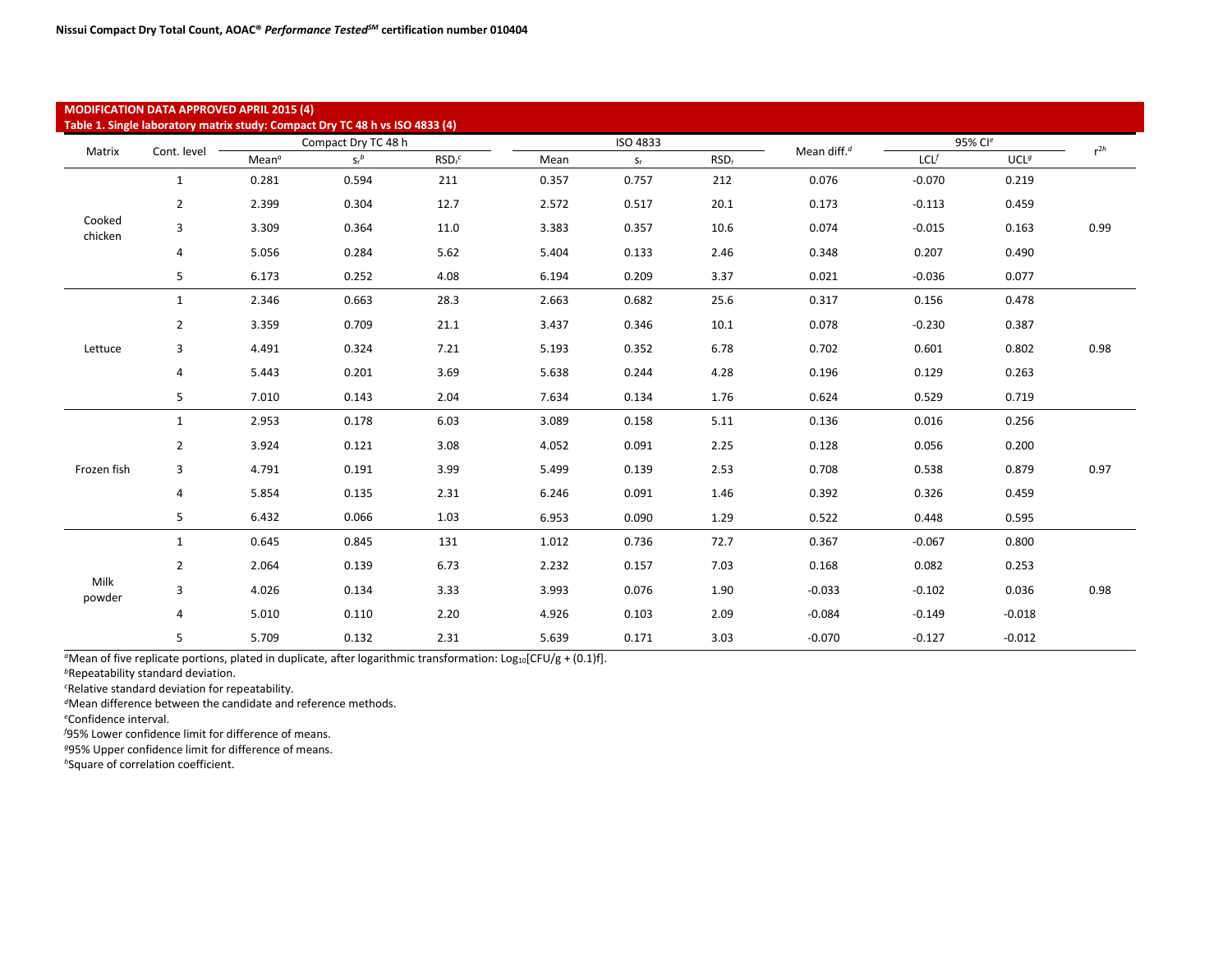#### **Table 2. Single laboratory matrix study: Compact Dry TC 72 h vs ISO 4833 (4)**

|                   |                |                   | Compact Dry TC 72 h |                    |       | ISO 4833 |                  |                         |          | 95% Cle          | $r^{2h}$ |
|-------------------|----------------|-------------------|---------------------|--------------------|-------|----------|------------------|-------------------------|----------|------------------|----------|
| Matrix            | Cont. level    | Mean <sup>o</sup> | $S_r^b$             | RSD <sub>r</sub> c | Mean  | $S_r$    | RSD <sub>r</sub> | Mean diff. <sup>d</sup> | LCL      | UCL <sup>g</sup> |          |
|                   | $\mathbf{1}$   | 0.281             | 0.594               | 211                | 0.357 | 0.757    | 212              | 0.076                   | $-0.068$ | 0.219            |          |
|                   | $\overline{2}$ | 2.734             | 0.636               | 23.4               | 2.572 | 0.517    | 20.1             | $-0.163$                | $-0.358$ | 0.033            |          |
| Cooked<br>chicken | 3              | 3.323             | 0.369               | 11.1               | 3.383 | 0.357    | 10.6             | 0.060                   | $-0.033$ | 0.153            | 0.99     |
|                   | 4              | 5.063             | 0.280               | 5.53               | 5.404 | 0.133    | 2.46             | 0.342                   | 0.203    | 0.480            |          |
|                   | 5              | 6.179             | 0.249               | 4.03               | 6.194 | 0.209    | 3.37             | 0.015                   | $-0.040$ | 0.070            |          |
|                   | $\mathbf{1}$   | 2.496             | 0.593               | 23.8               | 2.663 | 0.682    | 25.6             | 0.168                   | 0.040    | 0.296            |          |
|                   | $\overline{2}$ | 3.393             | 0.732               | 21.6               | 3.437 | 0.346    | 10.1             | 0.044                   | $-0.277$ | 0.365            |          |
| Lettuce           | 3              | 4.782             | 0.246               | 5.14               | 5.193 | 0.352    | 6.78             | 0.411                   | 0.309    | 0.513            | 0.98     |
|                   | 4              | 5.527             | 0.200               | 3.62               | 5.638 | 0.244    | 4.28             | 0.111                   | 0.034    | 0.188            |          |
|                   | 5              | 7.117             | 0.182               | 2.56               | 7.634 | 0.134    | 1.76             | 0.517                   | 0.419    | 0.615            |          |
|                   | $\mathbf{1}$   | 3.000             | 0.155               | 5.17               | 3.089 | 0.158    | 5.11             | 0.090                   | $-0.019$ | 0.198            |          |
|                   | 2              | 3.924             | 0.121               | 3.08               | 4.052 | 0.091    | 2.25             | 0.128                   | 0.056    | 0.199            |          |
| Frozen fish       | 3              | 4.822             | 0.174               | 3.61               | 5.499 | 0.139    | 2.53             | 0.677                   | 0.518    | 0.838            | 0.98     |
|                   | 4              | 5.860             | 0.133               | 2.27               | 6.246 | 0.091    | 1.46             | 0.386                   | 0.323    | 0.450            |          |
|                   | 5              | 6.474             | 0.065               | 1.00               | 6.953 | 0.090    | 1.29             | 0.479                   | 0.414    | 0.544            |          |
|                   | $\mathbf{1}$   | 0.881             | 0.792               | 89.9               | 1.012 | 0.736    | 72.7             | 0.130                   | $-0.190$ | 0.450            |          |
|                   | $\overline{2}$ | 2.105             | 0.154               | 7.32               | 2.232 | 0.157    | 7.03             | 0.127                   | 0.026    | 0.277            |          |
| Milk powder       | 3              | 4.027             | 0.133               | 3.30               | 3.993 | 0.076    | 1.90             | $-0.034$                | $-0.103$ | 0.035            | 0.99     |
|                   | 4              | 5.010             | 0.110               | 2.20               | 4.926 | 0.103    | 2.09             | $-0.084$                | $-0.149$ | $-0.018$         |          |
|                   | 5              | 5.720             | 0.131               | 2.29               | 5.639 | 0.171    | 3.03             | $-0.081$                | $-0.142$ | $-0.019$         |          |

<sup>a</sup>Mean of five replicate portions, plated in duplicate, after logarithmic transformation: Log<sub>10</sub>[CFU/g + (0.1)f].

*<sup>b</sup>*Repeatability standard deviation.

*c* Relative standard deviation for repeatability.

*<sup>d</sup>*Mean difference between the candidate and reference methods.

*e* Confidence interval.

*f* 95% Lower confidence limit for difference of means.

*<sup>g</sup>*95% Upper confidence limit for difference of means.

*h*Square of correlation coefficient.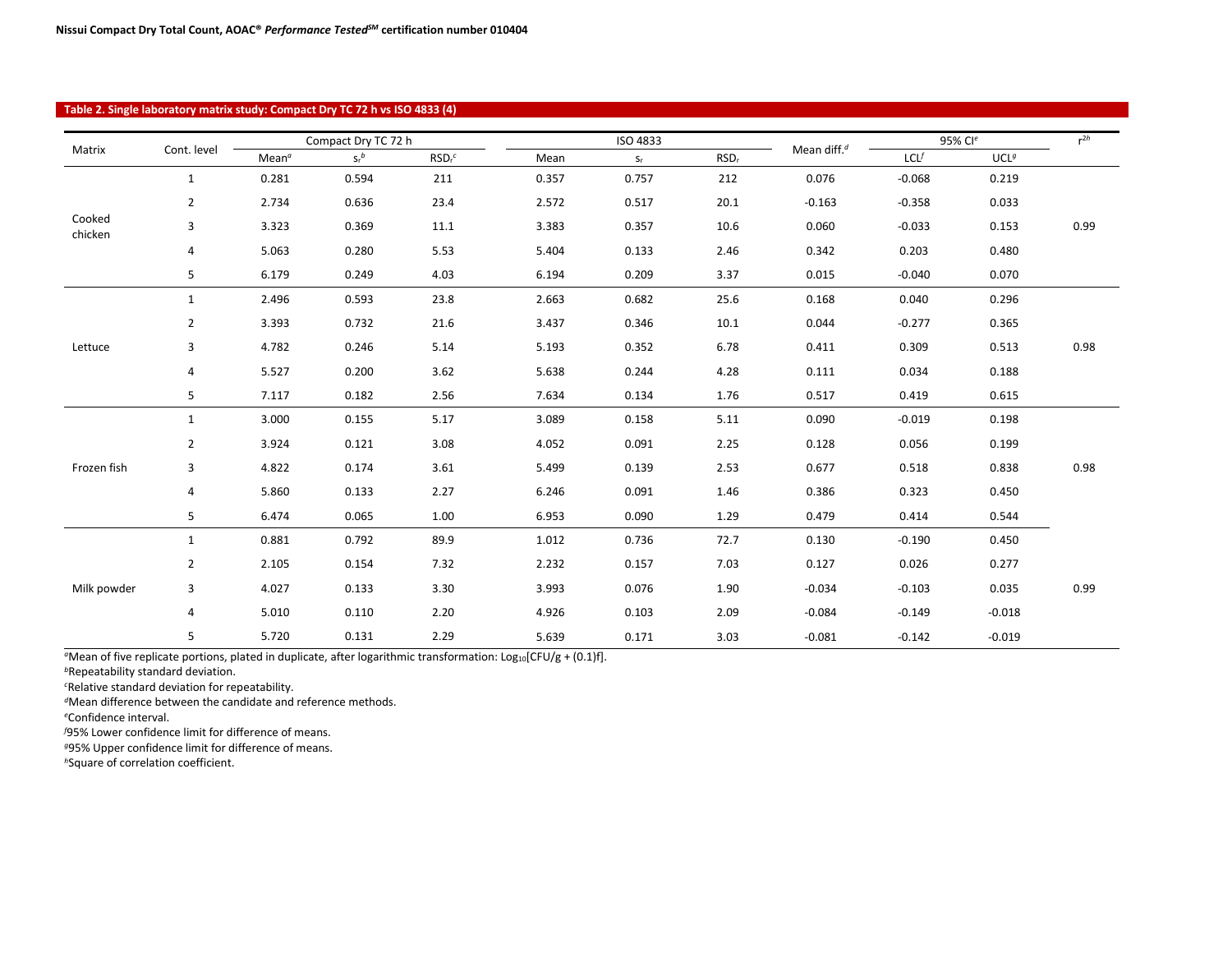|                   |                |                   |                     | Table 3. Single laboratory matrix study: Compact Dry TC 48 h vs Compact Dry 72 h (4) |       |                     |                  |                |          |                  |          |
|-------------------|----------------|-------------------|---------------------|--------------------------------------------------------------------------------------|-------|---------------------|------------------|----------------|----------|------------------|----------|
| Matrix            | Cont. level    |                   | Compact Dry TC 48 h |                                                                                      |       | Compact Dry TC 72 h |                  | Mean diff. $d$ |          | 95% Cle          | $r^{2h}$ |
|                   |                | Mean <sup>a</sup> | $S_r^b$             | RSD <sub>c</sub>                                                                     | Mean  | $S_r$               | RSD <sub>r</sub> |                | LCL      | UCL <sup>g</sup> |          |
|                   | $\mathbf{1}$   | 0.281             | 0.594               | 211                                                                                  | 0.281 | 0.594               | 211              | 0.00           | 0.00     | 0.00             |          |
|                   | $\overline{2}$ | 2.399             | 0.304               | 12.7                                                                                 | 2.734 | 0.636               | 23.4             | 0.336          | $-0.079$ | 0.750            |          |
| Cooked<br>chicken | 3              | 3.309             | 0.364               | 11.0                                                                                 | 3.323 | 0.369               | 11.1             | 0.014          | $-0.001$ | 0.029            | 0.99     |
|                   | 4              | 5.056             | 0.284               | 5.62                                                                                 | 5.063 | 0.280               | 5.53             | 0.007          | 0.002    | 0.011            |          |
|                   | 5              | 6.173             | 0.252               | 4.08                                                                                 | 6.179 | 0.249               | 4.03             | 0.006          | 0.003    | 0.009            |          |
|                   | $\mathbf{1}$   | 2.346             | 0.663               | 28.3                                                                                 | 2.496 | 0.593               | 23.76            | 0.149          | 0.065    | 0.233            |          |
|                   | $\overline{2}$ | 3.359             | 0.709               | 21.1                                                                                 | 3.393 | 0.732               | 21.6             | 0.034          | 0.007    | 0.061            |          |
| Lettuce           | 3              | 4.491             | 0.324               | 7.21                                                                                 | 4.782 | 0.246               | 5.14             | 0.291          | 0.200    | 0.381            | 0.99     |
|                   | $\overline{a}$ | 5.443             | 0.201               | 3.69                                                                                 | 5.527 | 0.200               | 3.62             | 0.085          | 0.001    | 0.169            |          |
|                   | 5              | 7.010             | 0.143               | 2.04                                                                                 | 7.117 | 0.182               | 2.56             | 0.107          | 0.031    | 0.183            |          |
|                   | $\mathbf{1}$   | 2.953             | 0.178               | 6.03                                                                                 | 3.000 | 0.155               | 5.17             | 0.046          | 0.026    | 0.067            |          |
|                   | $\overline{2}$ | 3.924             | 0.121               | 3.08                                                                                 | 3.924 | 0.121               | 3.08             | 0.000          | $-0.001$ | 0.000            |          |
| Frozen fish       | 3              | 4.791             | 0.191               | 3.99                                                                                 | 4.822 | 0.174               | 3.61             | 0.031          | 0.000    | 0.063            | 1.00     |
|                   | $\overline{a}$ | 5.854             | 0.135               | 2.31                                                                                 | 5.860 | 0.133               | 2.27             | 0.006          | 0.002    | 0.010            |          |
|                   | 5              | 6.432             | 0.066               | 1.03                                                                                 | 6.474 | 0.065               | 1.00             | 0.043          | $-0.022$ | 0.107            |          |
|                   | $\mathbf{1}$   | 0.645             | 0.845               | 131                                                                                  | 0.881 | 0.792               | 89.9             | 0.236          | $-0.123$ | 0.596            |          |
|                   | $\overline{2}$ | 2.064             | 0.139               | 6.73                                                                                 | 2.105 | 0.154               | 7.32             | 0.041          | 0.008    | 0.074            |          |
| Milk<br>powder    | 3              | 4.026             | 0.134               | 3.33                                                                                 | 4.027 | 0.133               | 3.30             | 0.001          | 0.000    | 0.003            | 0.99     |
|                   | 4              | 5.010             | 0.110               | 2.20                                                                                 | 5.010 | 0.110               | 2.20             | 0.000          | 0.000    | 0.001            |          |
|                   | 5              | 5.709             | 0.132               | 2.31                                                                                 | 5.720 | 0.131               | 2.29             | 0.011          | 0.002    | 0.020            |          |

<sup>a</sup>Mean of five replicate portions, plated in duplicate, after logarithmic transformation: Log<sub>10</sub>[CFU/g + (0.1)f].

*<sup>b</sup>*Repeatability standard deviation.

*c* Relative standard deviation for repeatability.

*<sup>d</sup>*Mean difference between the candidate and reference methods.

*e* Confidence interval.

 $\overline{\phantom{a}}$ 

*f* 95% Lower confidence limit for difference of means.

*<sup>g</sup>*95% Upper confidence limit for difference of means.

*h*Square of correlation coefficient.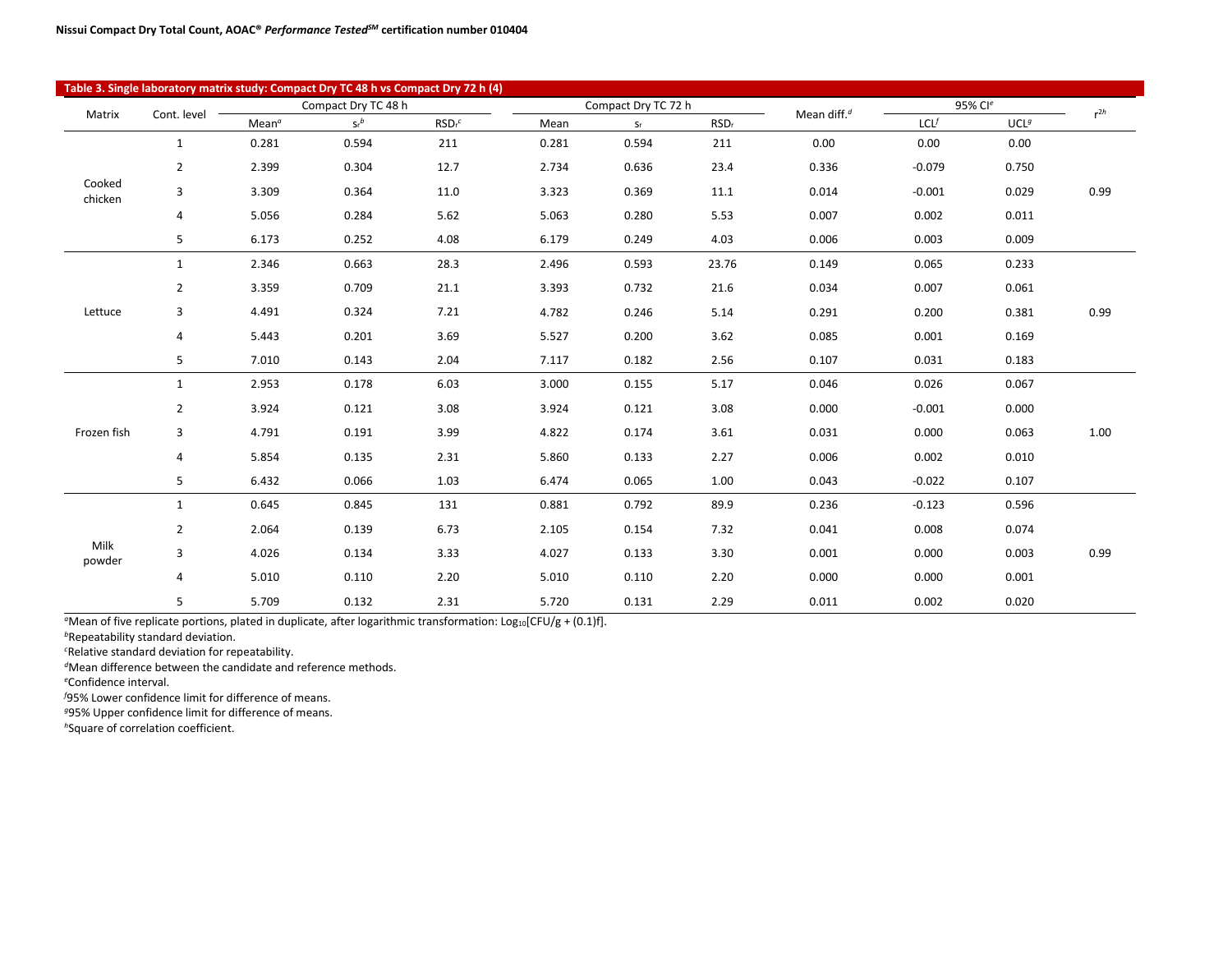## **Table 4. Multi-laboratory study: Summary of pasteurized milk results by laboratory for each contamination level for each method (4)**

| Laboratory      |                                      | Uncontaminated |          |            | Low level  |          |            | Medium level |          |            | High level |                 |
|-----------------|--------------------------------------|----------------|----------|------------|------------|----------|------------|--------------|----------|------------|------------|-----------------|
|                 | CD TC <sup><math>a</math></sup> 48 h | CD TC 72 h     | ISO 4833 | CD TC 48 h | CD TC 72 h | ISO 4833 | CD TC 48 h | CD TC 72 h   | ISO 4833 | CD TC 48 h | CD TC 72 h | <b>ISO 4833</b> |
| $\mathbf{1}$    | 0.000 <sup>b</sup>                   | 0.000          | 0.734    | 2.557      | 2.560      | 2.698    | 3.533      | 3.538        | 3.697    | 4.701      | 4.703      | 4.723           |
| $\overline{2}$  | 0.000                                | 0.000          | 0.000    | 2.638      | 2.638      | 2.832    | 3.726      | 3.726        | 3.825    | 4.727      | 4.727      | 4.860           |
| 3               | 0.521                                | 0.591          | 0.000    | 2.684      | 2.689      | 2.806    | 3.763      | 3.771        | 3.973    | 4.803      | 4.808      | 4.947           |
| 4               | 2.340                                | 2.365          | 2.192    | 2.930      | 2.937      | 2.992    | 3.872      | 3.909        | 3.943    | 4.829      | 4.852      | 5.049           |
| 5               | 0.000                                | 0.000          | 0.000    | 2.599      | 2.599      | 2.762    | 3.728      | 3.740        | 3.805    | 4.740      | 4.748      | 4.814           |
| 6               | 0.000                                | 0.000          | 0.000    | 2.795      | 2.810      | 2.694    | 3.737      | 3.766        | 3.758    | 4.811      | 4.816      | 4.832           |
| $\overline{7}$  | 0.000                                | 0.000          | 0.000    | 2.749      | 2.749      | 2.852    | 3.831      | 3.831        | 3.953    | 4.823      | 4.825      | 4.945           |
| 8               | 0.000                                | 0.000          | 0.000    | 2.588      | 2.588      | 2.770    | 3.627      | 3.627        | 3.917    | 4.761      | 4.761      | 4.826           |
| 9               | 0.260                                | 0.260          | 0.000    | 2.751      | 2.751      | 2.803    | 3.790      | 3.790        | 3.888    | 4.904      | 4.904      | 4.963           |
| 10              | 0.000                                | 0.260          | 0.000    | 2.618      | 2.618      | 2.788    | 3.688      | 3.688        | 3.724    | 4.710      | 4.710      | 4.616           |
| 11 <sup>c</sup> | 0.000                                | 0.000          | 0.000    | 2.703      | 2.705      | 2.752    | 3.726      | 3.726        | 3.820    | 4.793      | 4.793      | 4.833           |
| 12 <sup>c</sup> | 0.000                                | 0.000          | 0.000    | 2.748      | 2.753      | 2.730    | 3.812      | 3.734        | 3.854    | 4.983      | 4.940      | 4.979           |
| 13 <sup>c</sup> | 0.000                                | 0.000          | 0.000    | 2.779      | 2.779      | 2.825    | 3.876      | 3.878        | 3.896    | 4.853      | 4.858      | 4.864           |
| 14 <sup>d</sup> | 0.260                                | 0.260          | 0.000    | 2.700      | 2.700      | 2.810    | 3.739      | 3.739        | 3.789    | 4.835      | 4.836      | 4.833           |
| $14^{c,d}$      | 0.260                                | 0.260          | 0.000    | 2.700      | 2.700      | 2.745    | 3.774      | 3.774        | 3.833    | 4.716      | 4.716      | 4.701           |

*<sup>a</sup>*Compact Dry TC.

*b*Results are reported for each laboratory as a mean of 2 replicate portions, plated in duplicate, after logarithmic transformation: Log10[CFU/g + (0.1)f].

*c* Sample analysis initiated one day later than scheduled start date.

*d*Organizing Laboratory.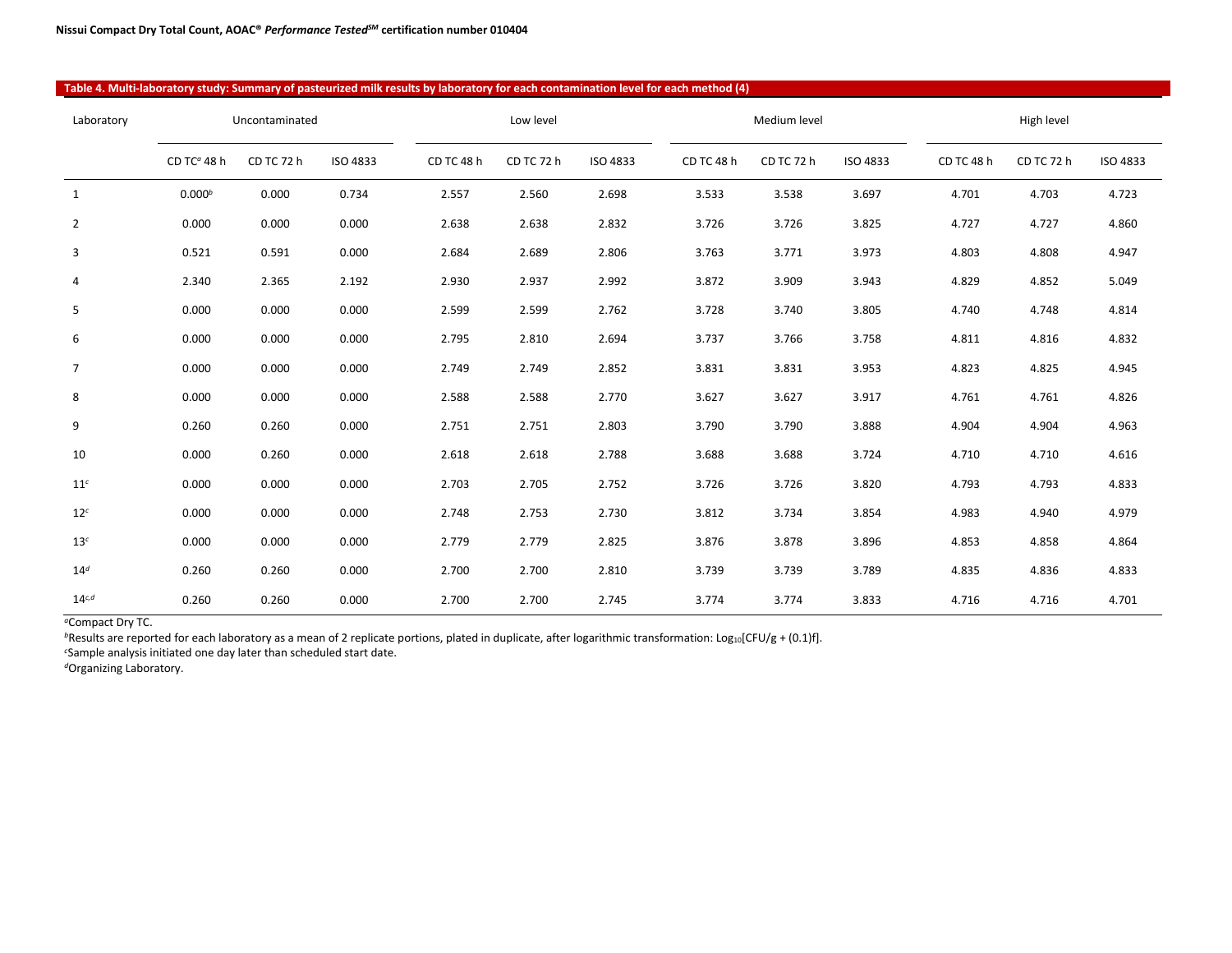| Table 6. Multi-laboratory study: Method comparison of pasteurized milk results for each contamination level across 14 data sets <sup><i>a</i></sup> (4) |                                    |                     |                                 |                  |            |                 |                       |                            |                                 |          |       |      |                       |                       |               |                             |       |     |
|---------------------------------------------------------------------------------------------------------------------------------------------------------|------------------------------------|---------------------|---------------------------------|------------------|------------|-----------------|-----------------------|----------------------------|---------------------------------|----------|-------|------|-----------------------|-----------------------|---------------|-----------------------------|-------|-----|
|                                                                                                                                                         |                                    |                     | Compact Dry TC 48 h vs ISO 4833 |                  |            |                 |                       |                            | Compact Dry TC 72 h vs ISO 4833 |          |       |      |                       |                       |               | Compact Dry TC 48 h vs 72 h |       |     |
| Contam.<br>level                                                                                                                                        | Mean <sup>b</sup><br>CD TC<br>48 h | Mean<br>iso<br>4833 | Mean<br>diff. $\epsilon$        | LCL <sup>d</sup> | <b>UCL</b> | r <sup>2f</sup> | Mean<br>CD TC<br>72 h | Mean<br><b>ISO</b><br>4833 | Mean<br>diff.                   | LCL      | UCL   |      | Mean<br>CD TC<br>48 h | Mean<br>CD TC<br>72 h | Mean<br>diff. | LCL                         | UCL   | r   |
| Uncont.                                                                                                                                                 | 0.112                              | 0.052               | $-0.060$                        | $-0.270$         | 0.080      |                 | 0.117                 | 0.052                      | $-0.065$                        | $-0.281$ | 0.079 |      | 0.112                 | 0.117                 | 0.005         | $-0.006$                    | 0.018 |     |
| Low                                                                                                                                                     | 2.686                              | 2.776               | 0.090                           | 0.046            | 0.129      | 0.98            | 2.688                 | 2.776                      | 0.088                           | 0.043    | 0.129 | 0.98 | 2.686                 | 2.688                 | 0.002         | $-0.003$                    | 0.006 | 1.0 |
| Mid                                                                                                                                                     | 3.737                              | 3.838               | 0.101                           | 0.064            | 0.131      |                 | 3.738                 | 3.838                      | 0.100                           | 0.065    | 0.134 |      | 3.737                 | 3.738                 | 0.001         | $-0.011$                    | 0.008 |     |
| High                                                                                                                                                    | 4.797                              | 4.838               | 0.041                           | 0.011            | 0.069      |                 | 4.796                 | 4.838                      | 0.042                           | 0.012    | 0.070 |      | 4.797                 | 4.796                 | $-0.001$      | $-0.008$                    | 0.006 |     |

*<sup>a</sup>*Laboratory 4 removed from statistical analysis due to unexpectedly high counts in the uncontaminated samples. See Table 4.

*b*Overall mean across laboratories for each method, after logarithmic transformation: Log<sub>10</sub>[CFU/g + (0.1)f].

*c* Mean difference between methods.

*<sup>d</sup>*95% Lower confidence limit for difference of means.

*e* 95% Upper confidence limit for difference of means.

*f* Square of correlation coefficient.

#### **DISCUSSION OF MODIFICATION STUDY APPROVED DECEMBER 2020 (5)**

The results of this study indicate that the CompactDry "Nissui" TC method can be used for rapid and accurate enumeration of mesophilic aerobic bacteria in raw ground beef and raw chicken breast at 24 h of incubation. The CompactDry "Nissui" TC method showed similar repeatability to the MLG 3.02 reference method and equivalent mean results. Enumeration was equivalent between 24 h and 48 h for the CompactDry "Nissui" TC.

The CompactDry "Nissui" TC method offers a time saving of 1 day over the reference method and produces a mesophilic aerobic bacterial count in 24 ± 2 h. Advantages of the CompactDry "Nissui" TC method include reductions in storage space, media preparation, incubator space, and waste disposal.

| Table 4. Method comparison data summary and statistics for 24 h incubation of candidate method (5) |       |   |                   |                              |            |                   |          |            |                  |                  |                  |                  |                  |             |
|----------------------------------------------------------------------------------------------------|-------|---|-------------------|------------------------------|------------|-------------------|----------|------------|------------------|------------------|------------------|------------------|------------------|-------------|
|                                                                                                    |       |   |                   | CompactDry "Nissui" TC, 24 h |            |                   | MLG 3.02 |            |                  |                  | 95 % $Cl^b$      |                  | 90 % $Cl^b$      |             |
|                                                                                                    |       |   | Mean              |                              |            | Mean              |          |            |                  |                  |                  |                  |                  |             |
|                                                                                                    | Cont. |   | Log <sub>10</sub> |                              |            | Log <sub>10</sub> |          |            |                  |                  |                  |                  |                  |             |
| Matrix                                                                                             | level | N | CFU/g             | $S_r$                        | $RSDr$ , % | CFU/g             | $S_{r}$  | $RSDr$ , % | DOM <sup>a</sup> | LCL <sup>c</sup> | UCL <sup>d</sup> | LCL <sup>c</sup> | UCL <sup>d</sup> | Equivalence |
| Raw ground beef,                                                                                   | Low   |   | 2.189             | 0.120                        | 5.48       | 2.368             | 0.109    | 4.60       | $-0.180$         | $-0.389$         | 0.030            | $-0.340$         | $-0.019$         | Passed      |
| 95% lean                                                                                           | Med   |   | 5.519             | 0.214                        | 3.88       | 5.881             | 0.177    | 3.01       | $-0.362$         | $-0.495$         | $-0.229$         | $-0.464$         | $-0.260$         | Passed      |
| (naturally                                                                                         | High  |   | 7.399             | 0.174                        | 2.35       | 7.577             | 0.068    | 0.90       | $-0.177$         | $-0.357$         | 0.002            | $-0.315$         | $-0.040$         | Passed      |
| contaminated)                                                                                      |       |   |                   |                              |            |                   |          |            |                  |                  |                  |                  |                  |             |
| Raw chicken breast,                                                                                | Low   |   | 3.458             | 0.061                        | 1.76       | 3.390             | 0.035    | 1.03       | 0.068            | $-0.041$         | 0.177            | $-0.016$         | 0.151            | Passed      |
| 98% lean                                                                                           | Med   |   | 5.691             | 0.447                        | 7.85       | 5.788             | 0.303    | 5.23       | $-0.097$         | $-0.350$         | 0.156            | $-0.292$         | 0.097            | Passed      |
| (naturally                                                                                         | High  |   | 7.487             | 0.334                        | 4.46       | 7.333             | 0.260    | 3.55       | 0.153            | $-0.018$         | 0.324            | 0.022            | 0.284            | Passed      |
| contaminated)                                                                                      |       |   |                   |                              |            |                   |          |            |                  |                  |                  |                  |                  |             |

*<sup>a</sup>*DOM = Difference of Means

*<sup>b</sup>*CI = Confidence Interval for DOM

*c* LCL = Lower confidence limit for DOM

*d*UCL = Upper confidence limit for DOM